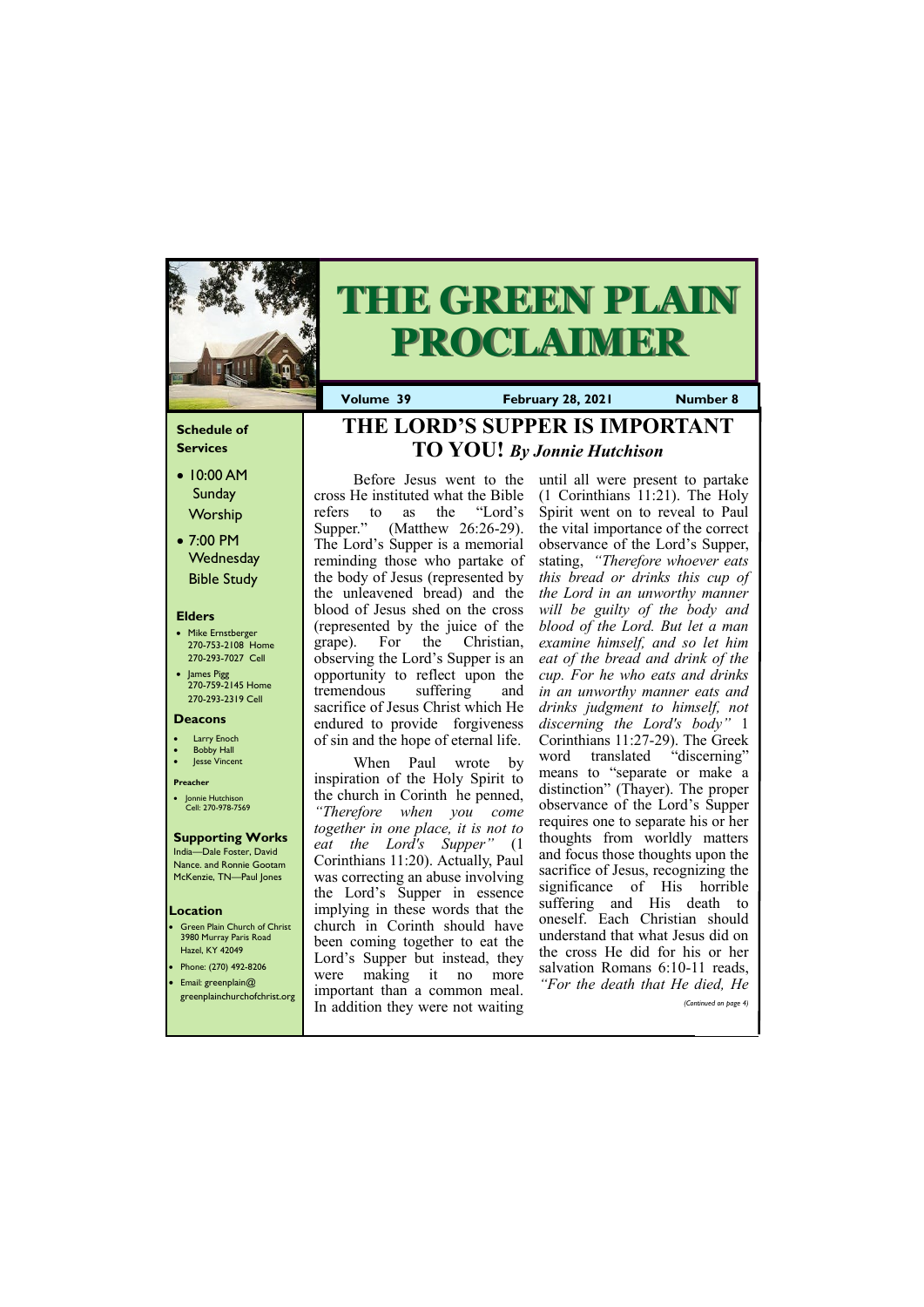# NEWS AND NOTES

*REMEMBER IN PRAYER: Green Plain members*: Remember Faye Travis, Peggy Jarvis, Rex Enoch, Mary Crutchfield, Joanne Barnes, Maxine Pool, Hayes and Marjorie Grady, Jim Fielder, Griselda Adams, Larry Enoch, Carolyn Byars, Mary and Jim Lowrie, and Mary and Jesse Vincent.

*Family and Friends:* Helen Tidwell, Jenne Pool, Teresa Tacker, Betty Pond, Bryan White, Meredith Enoch, Kenneth Mizell, , Janice Canter, , Andrea Phillips, Donald and Dorothy Cook, Sandra Cook Downs, Kevin Smith, Dale Pentecost Jaime Aguavo, Jr., Steve Ernestberger is home. Brett Wyatt is receiving treatment at St. Jude's hospital in Memphis.

- **PANTRY ITEMS February 2021: 7—SpaghettiOs; 14—Jell-O; 21—Apple Sauce; 28—Tuna.** Please bring any additional items you wish for the "blessing box" which is located next to the breezeway on the north side of the building.
- **February 2021 Anniversaries:** None. **Birthdays:** 8-Krysta Smith; 19 -Maxine Pool; 25-Jan Pigg. If we have left anyone out please let us know.
- **We offer FREE BIBLE CORRECPONDENCE COURSES through the mail. Enroll on our website or send your name and return mailing address to the address on the first page of this bulletin. You may also call 270-978-7569 or you may email us at greenplain@greenplainchurchofchrist.org.**

**Page 2**

**ONLINE SPIRITUAL RESOURCES Gospel Broadcasting Network https://gbntv.org/**

**World Video Bible School https://store.wvbs.org/wvbs-splashpage.html**

> **A Bible Answer https://abibleanswertv.org/**

> > **Good News Today http://gnttv.org/**

**In Search of the Lord's Way http://searchtv.org/**



**This Week: What type of insect did John the immerser eat in the wilderness?**

*Last Week:* What type of insect did John the immerser eat in the wilderness?

*Answer:* "Now John himself was clothed in camel's hair, with a leather belt around his waist; and his food was **locusts** and wild honey." Matthew 3:4 .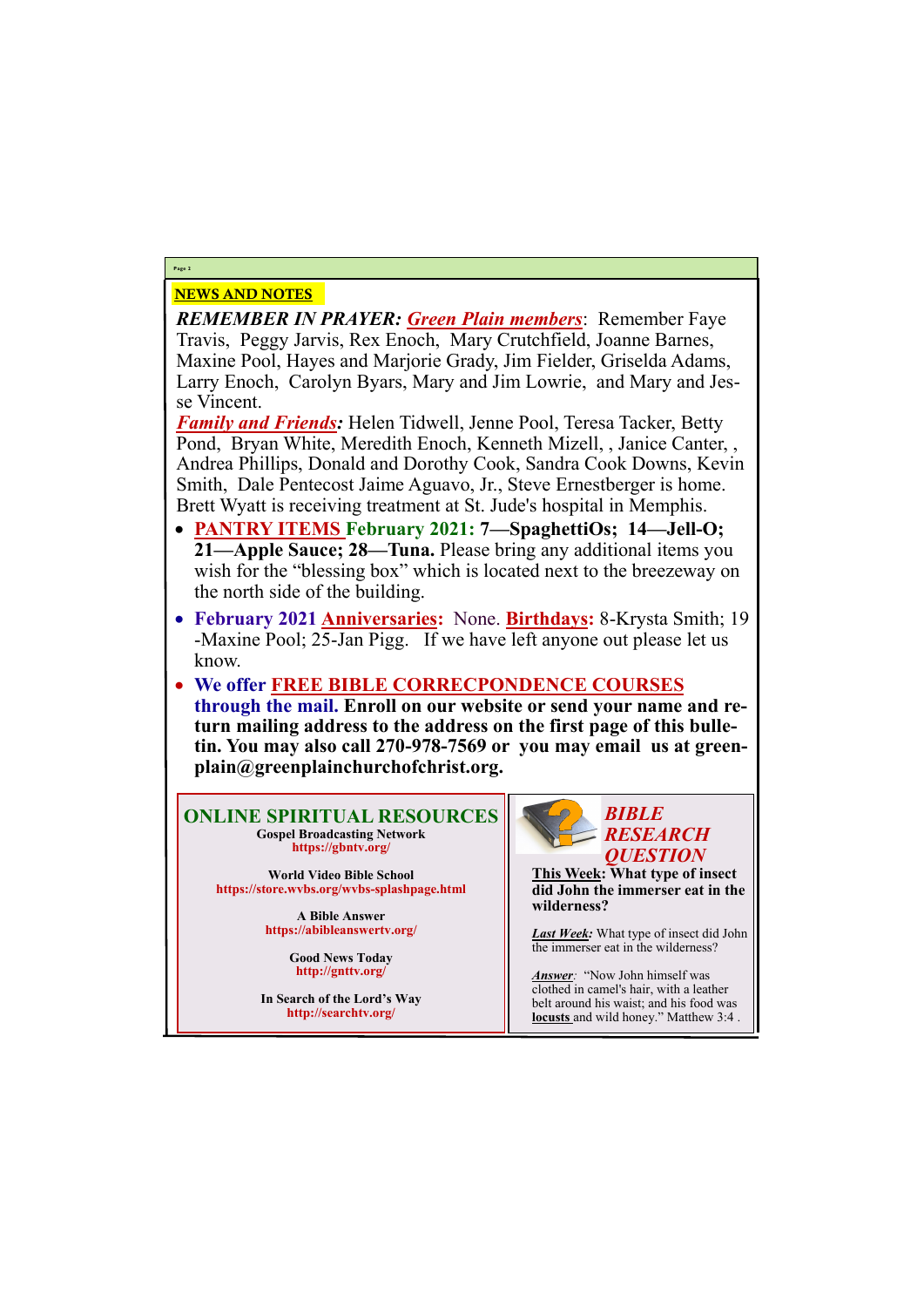**Page 3**

### **THE GLORIOUS CHURCH** *By Bradly Smith*

In Ephesians 5:27 we read of the church being described as "glorious." What makes the church so glorious? Here are just a few reasons why the church can rightly be described as "The Glorious Church."

- $\Rightarrow$  Because Christ is the Head (Eph. 1:22-23).
- $\Rightarrow$  Because of reconciliation to God in the one body (Eph. 2:16).
- $\Rightarrow$  Because God's wisdom is made known in the church (Eph. 3:10).
- $\Rightarrow$  Because the church glorifies God (Eph. 3:20-21).
- $\Rightarrow$  Because there is only one church (Eph.
- $\Rightarrow$  Because Christ is the Savior of the church (body (Eph. 5:23).
- $\Rightarrow$  Because Christ gave Himself for it (Eph. 5:25).
- $\Rightarrow$  Because the church is the bride of Christ (Eph. 5:31-32, cf. Rev. 2:19-27).

4:4).

 We see all these descriptions in the book of Ephesians for the church, yet sometimes we fail to see just how unique and special the Lord's church is. Let us never be guilty of forgetting about how important the Lord and His church are.

> *—Via Getwell church of Christ website, Memphis, TN.*

If you knew of a cure for the corona virus, would you tell people where it could be found? If you knew of a doctor that could cure the corona virus would you tell where he practiced medicine? If you knew the aforementioned facts and failed to share them, what would the people of the world think of you? You had life-saving information and would not reveal it. You would be considered one of the most unloving persons ever to live. How could you face the human

### race again?

In like manner, if we know the cure for the sin problem which damns the soul, will we share it? Paul stated: "For the wages of sin is death; but the gift of God is eternal life through Jesus Christ our Lord" (Romans 6:23). The wages of sin is death. People all around us are dying without hope! Yet, we know the cure. We know the Great Physician.

day? Will they sing to us, You Never Mentioned Him to Me?

Let us see what Jesus did about this. Jesus knew that He was the cure so He stated: "…I am the way, the truth, and the life: no man cometh unto the Father, but by me" (John 14:6). As the Great Physician, He knew He could cure the sin-sick. He uttered these words: "Come unto me, all ye that labour and are heavy laden, and I will give you rest. Take my yoke upon you, and learn of me; for I am meek and lowly in heart: and ye shall find rest unto your souls. For my yoke is easy, and my burden is light" (Matthew 11:28-30). The Physician is ready. The cure is ready. Are we ready?

What will they think of us come judgment world and preach the gospel to every crea-

The great Healer of mankind wanted the sin-sick to be brought to Him. With that in mind, He gave us our marching orders: "And he said unto them, Go ye into all the

*(Continued on page 4)*

# **WOULD YOU TELL?** *By Wesley Simmons*